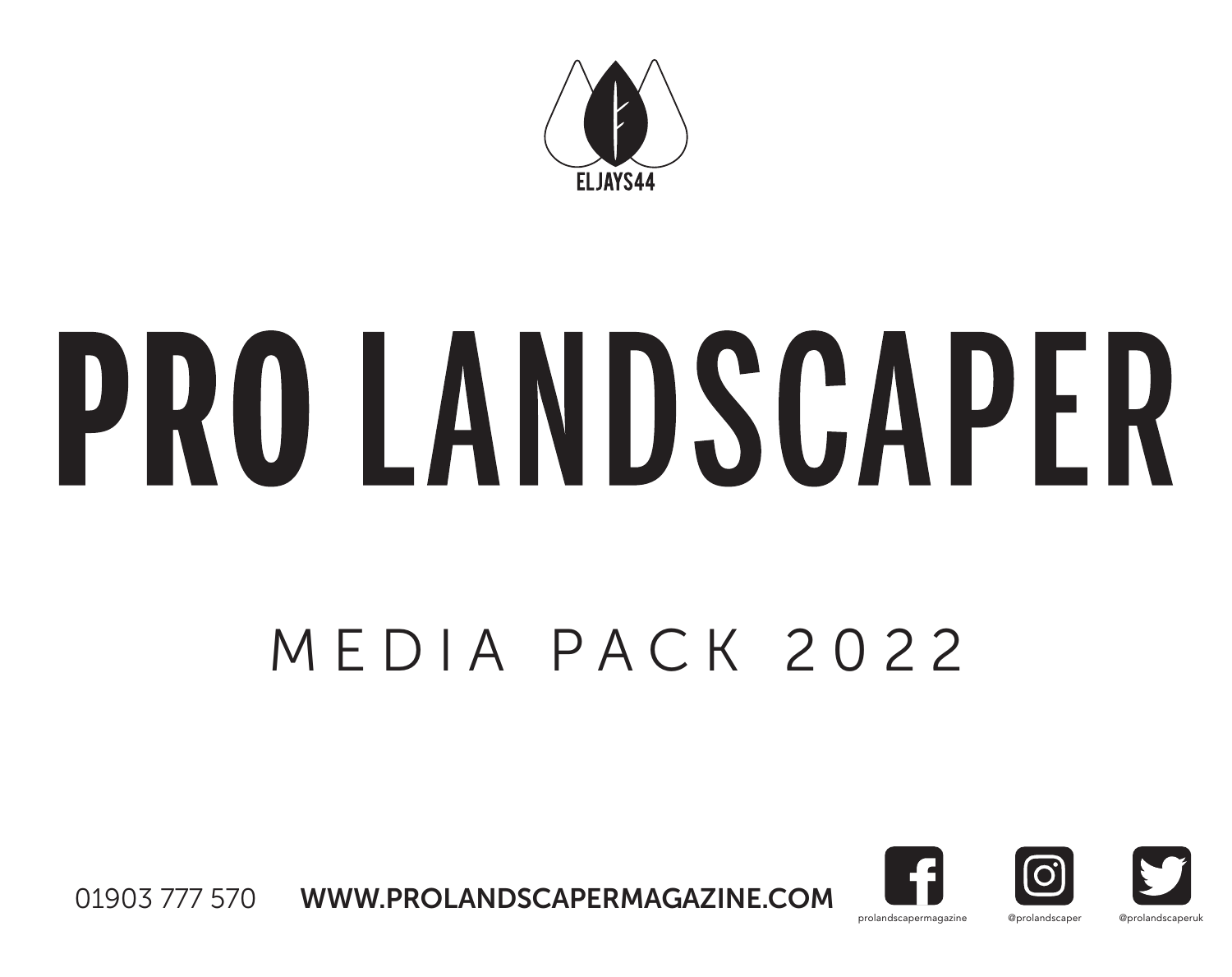

*Welcome...*

As we leave what was hopefully the last lockdown behind, the industry is going from strength-to-strength, and Pro Landscaper is no different. Through its market-leading portfolio of products, Pro Landscaper continues to offer the latest news, tips, product launches and business advice to its readers.

For 2022, we plan to provide more topical features, debates and expertise, leaving no doubt as to why Pro Landscaper is a trusted magazine within the sector, with the country's most-visited landscaping media website. There is no better time to advertise your business and ensure it is seen by the best of the best in the UK's landscaping sector.

Pro Landscaper has been the established source for news, views, product information and opinions since its launch in 2011. With a print readership of more than 5,000 professionals in the garden design, landscaping, grounds maintenance and landscape architecture sectors, and a monthly website reach of over 21,000 per month\*, it is still the go-to source for everything landscaping.

Contact our specialist advertising team on 01903 777570 to speak about your advertising needs for 2022. The team will be able to provide bespoke solutions, offer advice and find a package that perfectly fits into your plans, whether that's in print, online, email, direct marketing or any other way you wish to contact your potential customers.

The UK's world-leading landscaping industry is still trusting Pro Landscaper to provide cutting-edge content in print and digitally, so why shouldn't you?

\*2019 figures from Google Analytics

Jim and Lisa Wilkinson **Directors** 

Pro Landscaper Magazine Eljays44 Ltd 3 Churchill Court 112 The Street, Rustington West Sussex BN16 3DA 01903 777 570 www.prolandscapermagazine.com

# *CONTACTS*

### **JIM WILKINSON**

#### Managing director jim.wilkinson@eljays44.com

**JAMIE WILKINSON**

**MILLIE GENNER**

**Director** 

## **NINA MASON**

Head of content nina.mason@eljays44.com

### **LAURA HUTCHISON**

**Accounts** accounts@eljays44.com Sales manager millie.genner@eljays44.com

jamie.wilkinson@eljays44.com

### **DANIEL RILEY**

Sales executive daniel.riley@eljays44.com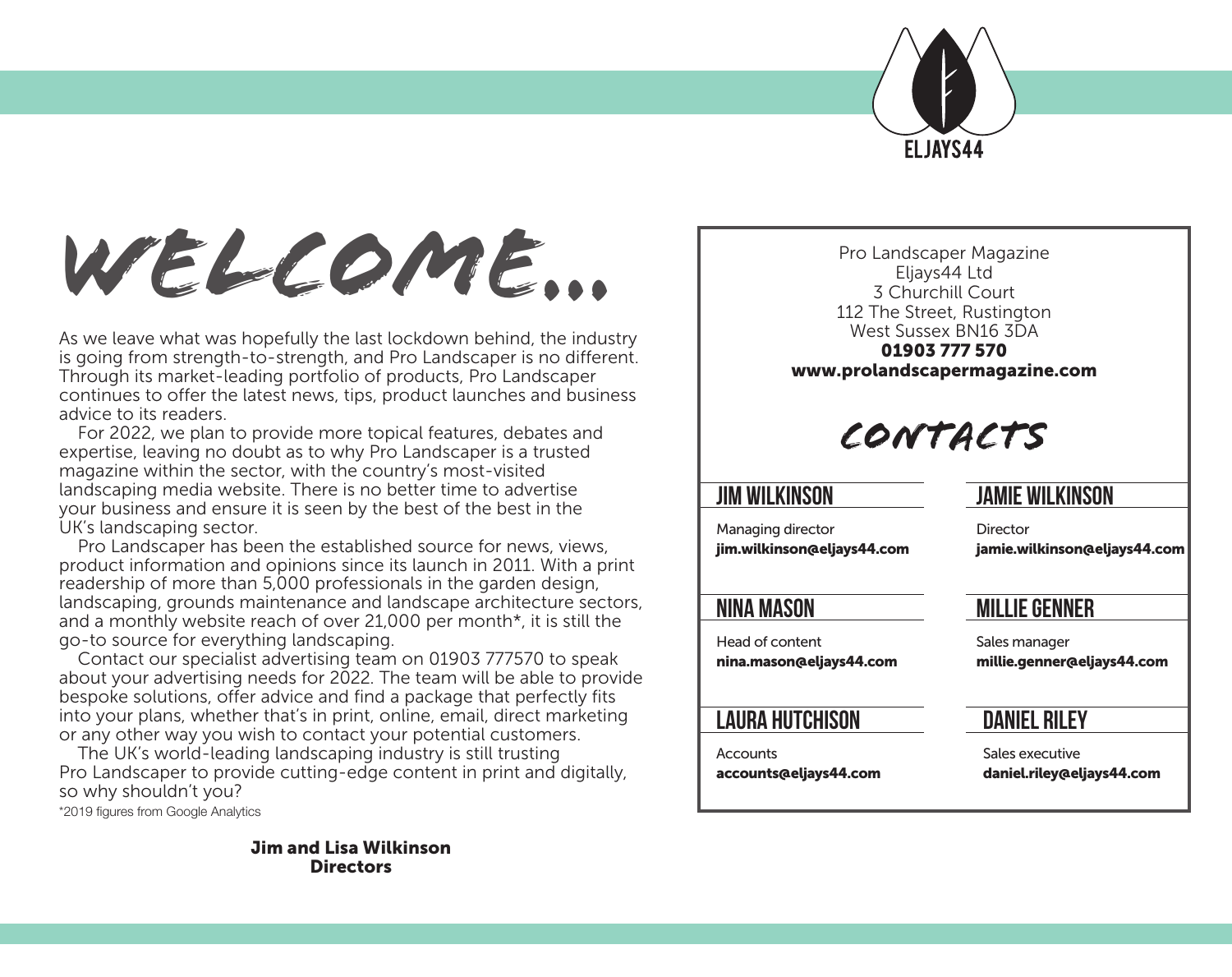

# *publication schedule*

| MONTH     | AD COPY DEADLINE | PUBLICATION DATE |
|-----------|------------------|------------------|
| January   | 9 December       | 23 December      |
| February  | 13 January       | 27 January       |
| March     | 10 February      | 24 February      |
| April     | 17 March         | 30 March         |
| May       | 14 April         | 28 April         |
| June      | 12 May           | 26 May           |
| July      | 16 June          | 29 June          |
| August    | 14 July          | 28 July          |
| September | 11 August        | 25 August        |
| October   | 15 September     | 29 September     |
| November  | 13 October       | 27 October       |
| December  | 10 November      | 24 November      |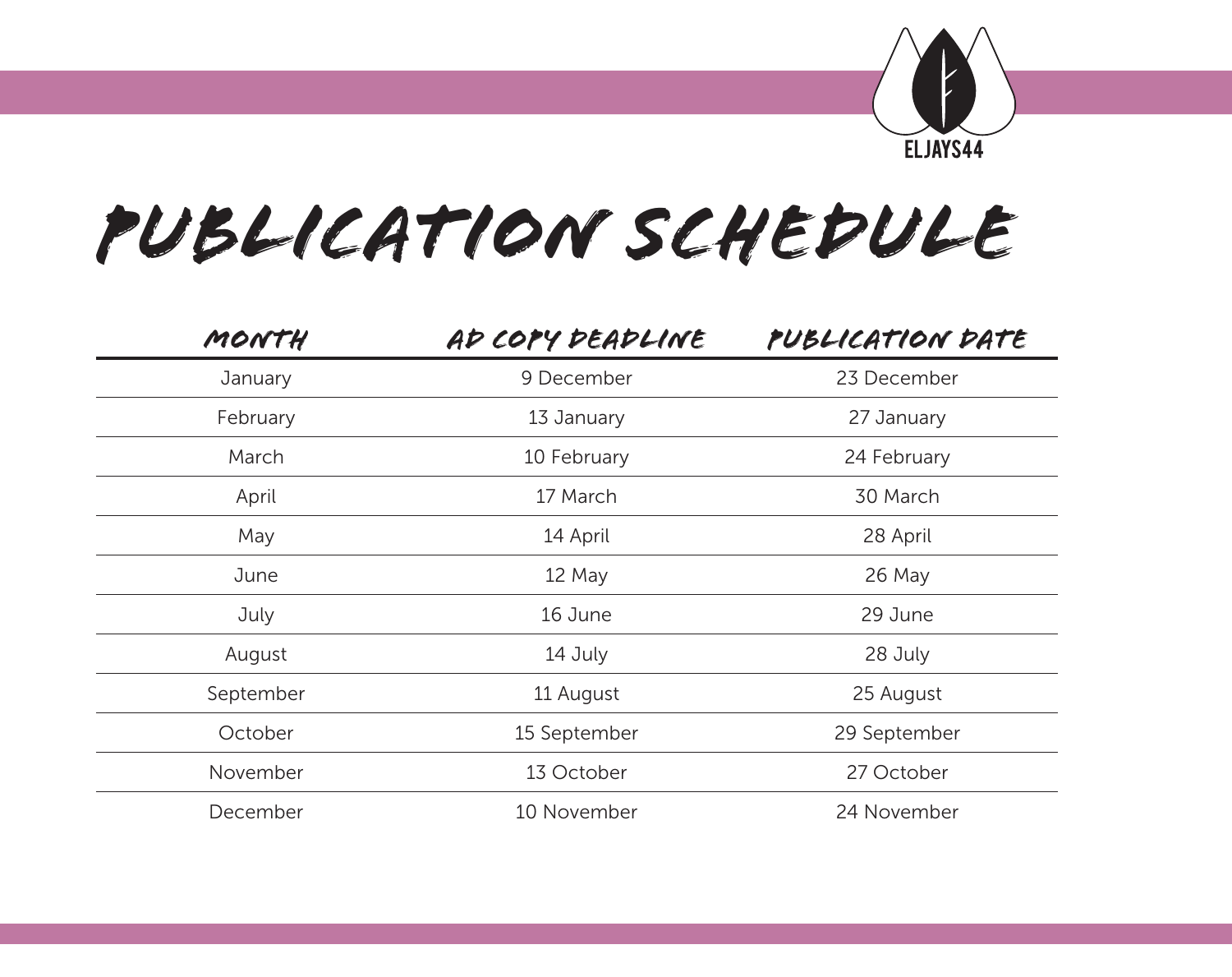

# *Editorial features 2022*

| MONTH                | <b>FEATURES</b>                                    | SUPPLEMENTS                | NURTURE                     | KIT/SERVICES         |
|----------------------|----------------------------------------------------|----------------------------|-----------------------------|----------------------|
| January              | Stone paving<br>Street furniture                   | Focus on Birmingham        | Hedging<br>Bark and mulch   | <b>Brush cutters</b> |
| February             | Lighting<br>Edging<br>Screening                    | Soil                       | Plants                      | Ride on mowers       |
| March<br>Green issue | Composite decking<br>Planters<br>Canopies          | FutureScape Spring         | Wildflower<br>Natural soils | Vehicle tracking     |
| April                | Irrigation<br>Firepits<br>Artificial grass         |                            | Fertilisers                 | Chippers             |
| May                  | Lighting<br>Outdoor seating<br>Tree anchors        | Equipment + Kit<br>Chelsea | Turf<br>Living walls        | Design software      |
| June                 | Garden rooms<br>Play equipment<br>Porcelain paving |                            | Hedging                     | Excavators           |
| July                 | Industry courses<br>Fencing<br>Hardwood decking    | RHS Hampton Court          | Plant sourcing              | Battery powered kit  |
| August               | Planters<br>Drainage<br>Aggregates                 | Focus on London            | Green roofs                 | Arb kit              |
| September            | Resin bond/bound<br>Pergolas<br>Artificial grass   |                            | Mature trees                | PPE                  |
| October              | Street furniture<br>Edging<br>Outdoor kitchens     | Equipment + Kit            | Bare root                   | Hand tools           |
| November             | Tree planting<br>Composite decking<br>Firepits     | FutureScape                | Turf<br>Bark and mulch      | Pedestrian mowers    |
| December             | Ceramics<br>Water features<br>Resin                | Supplier directory         | Soils<br>Plants             | Winter maintenance   |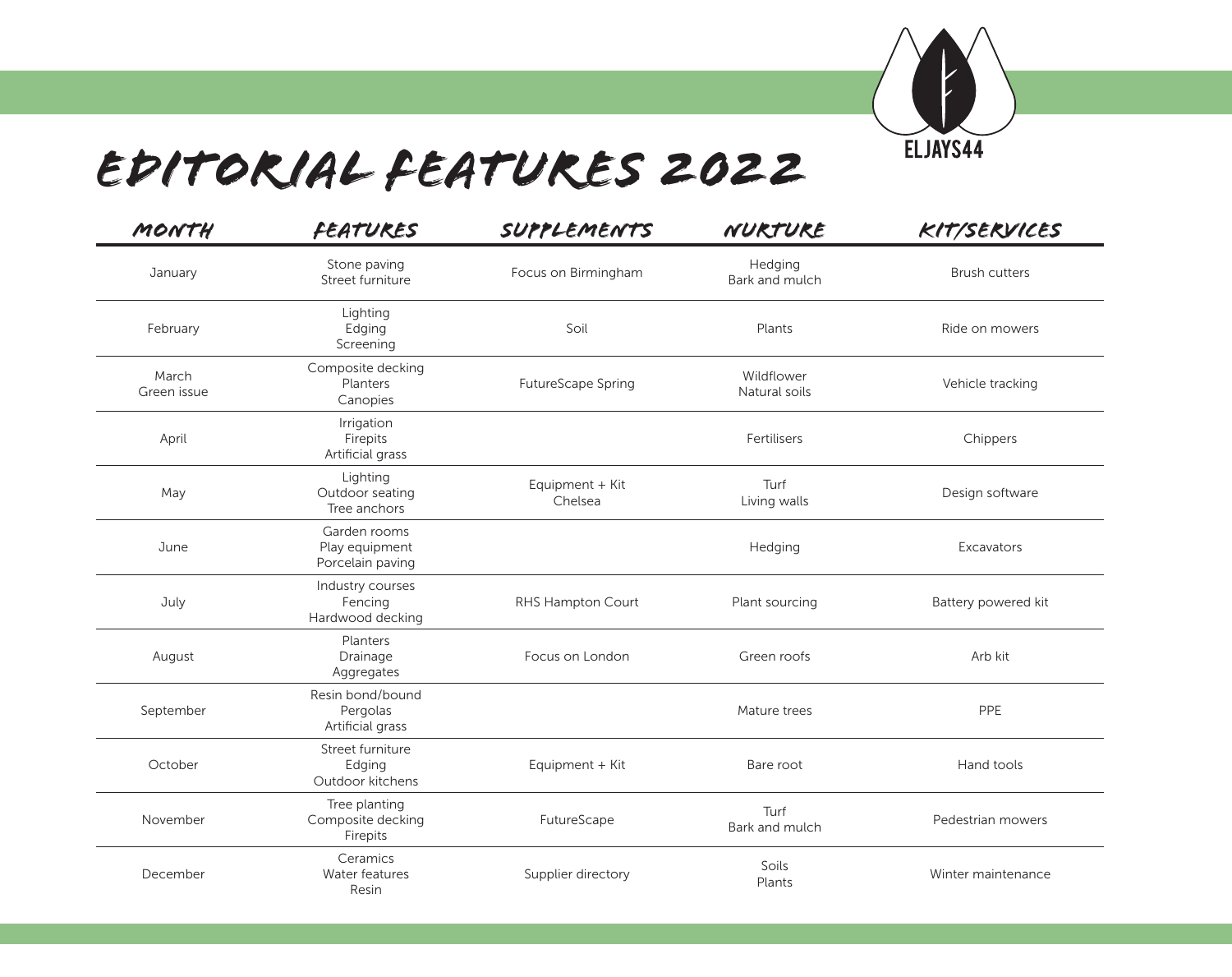

# *advertising & digital rates*

## **Print advert digital media**

| Spread marker - £4,400                               | Carrier sheet sponsor - £550 |                                                                                                                                                                                                                                                                                                                             |                  |
|------------------------------------------------------|------------------------------|-----------------------------------------------------------------------------------------------------------------------------------------------------------------------------------------------------------------------------------------------------------------------------------------------------------------------------|------------------|
| Back gate fold - £3,300                              | Belly band - £2,200          |                                                                                                                                                                                                                                                                                                                             |                  |
| Advert design                                        | £55 per design               | Pro Landscaper's circulation is made up of 6,500 landscapers,<br>landscape architects, garden designers and maintenance<br>contractors.<br>Our circulation is constantly monitored and updated, making<br>sure we have named individuals, so when it comes to sending the<br>magazine it hits the desk of the right person. |                  |
| Classified W85mm x 55mm                              | £1.452                       |                                                                                                                                                                                                                                                                                                                             |                  |
| Quarter page (strip) W176mm x H57.5mm                | £847                         | <b>CIRCULATION</b>                                                                                                                                                                                                                                                                                                          |                  |
| Quarter page W85 x H121mm                            | F726                         | E-shot (13,100 database)                                                                                                                                                                                                                                                                                                    | £1,815 per month |
| Half page vertical W85 x H248mm                      | £1,205                       | Newsletter sponsorship (600px x 200px)                                                                                                                                                                                                                                                                                      | £2,090 per month |
| Half page horizontal W176 x H121mm                   | £1,205                       | Other page button (300px x 200px)                                                                                                                                                                                                                                                                                           | £495 per month   |
| Double page spread W420 x H285mm + 5mm bleed         | £3.630                       | Homepage button (300px x 200px)                                                                                                                                                                                                                                                                                             | £715 per month   |
| Inside front cover $W210 \times H285$ mm + 5mm bleed | £2,239                       | Bottom homepage banner                                                                                                                                                                                                                                                                                                      | £1,045 per month |
| Full page $W210 \times H285$ mm + 5mm bleed          | £2.035                       | Top homepage banner (1200px x 200px)                                                                                                                                                                                                                                                                                        | £2,090 per month |

Please supply digital media as GIF, JPEG or PNG

| £2.035 | Top homepage banner (1200px x 200px)   | £2,090 per month   |
|--------|----------------------------------------|--------------------|
|        |                                        |                    |
| £2,239 | Bottom homepage banner                 | $£1,045$ per month |
|        |                                        |                    |
| £3,630 | Homepage button (300px x 200px)        | £715 per month     |
|        |                                        |                    |
| £1,205 | Other page button (300px x 200px)      | £495 per month     |
|        |                                        |                    |
| £1,205 | Newsletter sponsorship (600px x 200px) | £2,090 per month   |
|        |                                        |                    |
| £726   | E-shot (13,100 database)               | £1,815 per month   |
|        |                                        |                    |

## **circulation**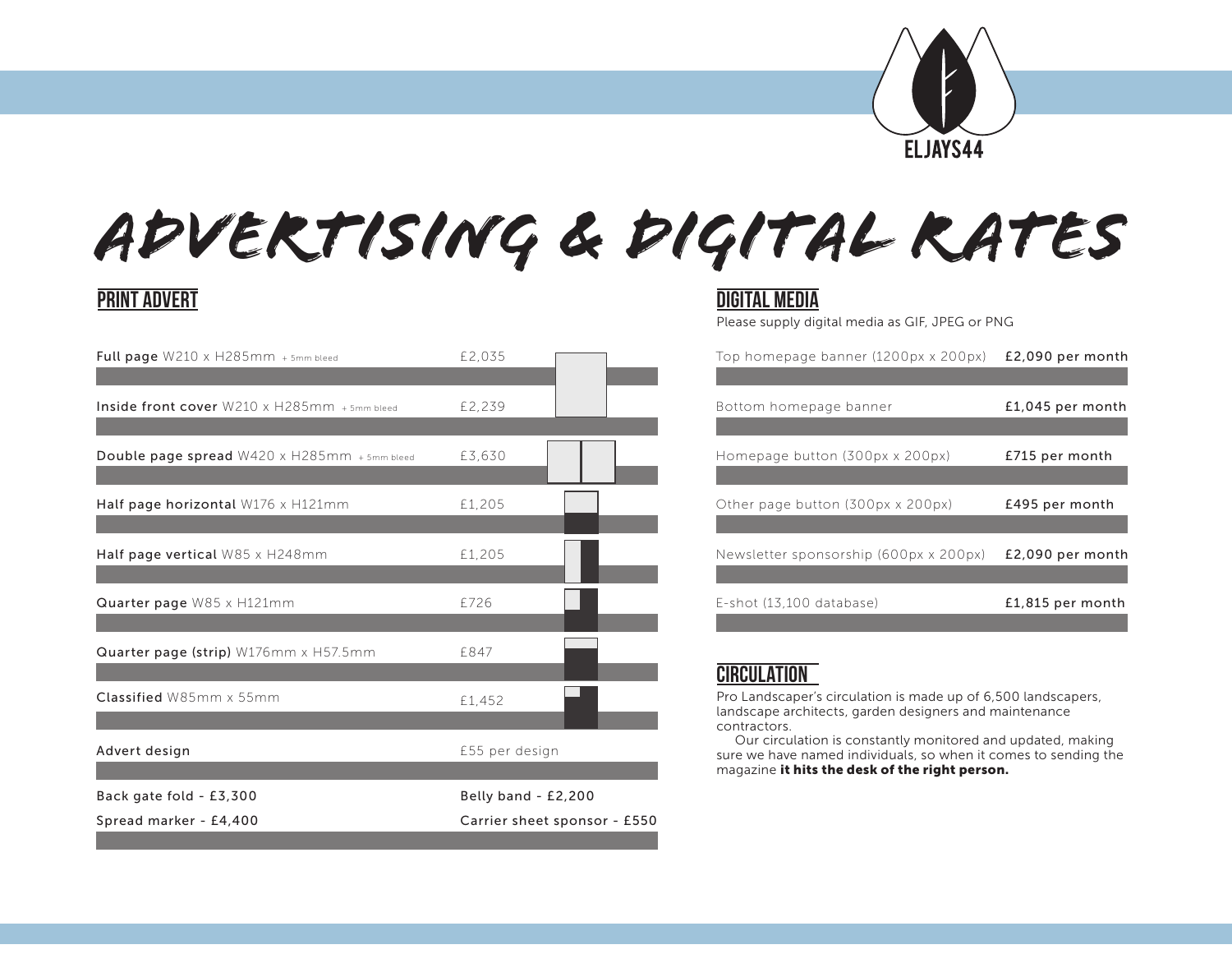

# *Format and resolution*

Please supply any display artwork exported as:

PDF

CMYK colour mode

### 300 DPI print resolution

Any advertising artwork should be supplied via email or online sharing service to millie.genner@eljays44.com

PDF files are preferred to avoid any colour issues before printing. Please note that the text must be converted to outlines for all .pdf artwork. The following formats are not accepted: .bmp, .png, .gif, .pub and .doc. Artwork supplied not matching these specifications will be returned for correction or amended by Eljays44 at a charge.

# *artwork design*

Eljays44 offers a **design service for artwork** if required by the client. Charges for artwork created by the Eljays44 design team are set at £55 including two alterations. Artwork created by Eljays44 remains under the ownership of its creator until full payment has been received from the client following print.